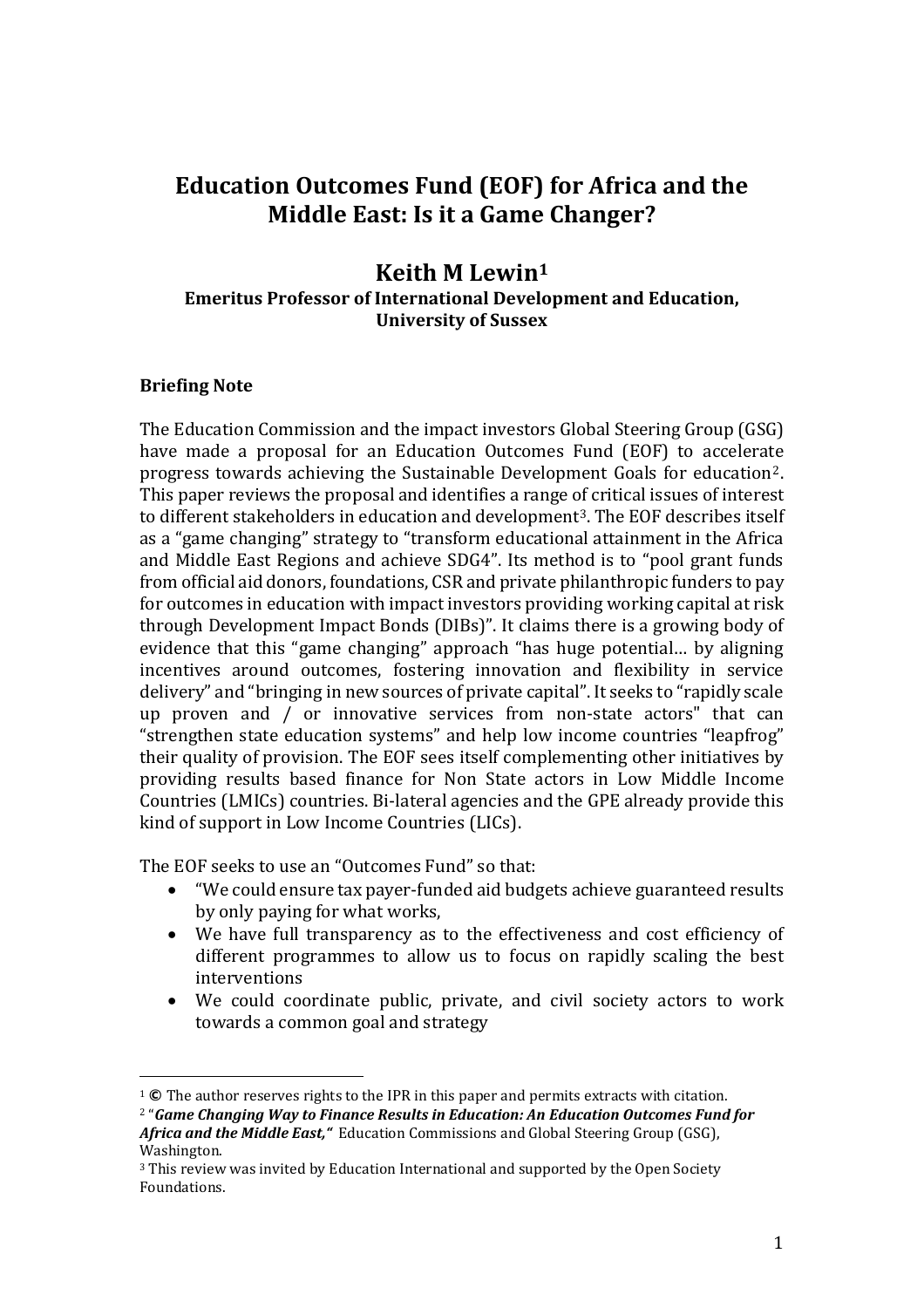• We could bring the entrepreneurialism of venture capital, and the rigour of the private sector to hep NGOs tackle social challenges".

The fund will contract non-government service providers to deliver educational outcomes in a total of twenty countries, nine initial pilot countries and eleven potential second wave countries in Africa and the "Middle East". The eligible countries in West Asia are targeted for "refugee education". Most other countries are low middle-income countries in Africa (LMICs). The EOF focuses on LMICs because the GPE and bi-laterals provide grant rather than loans for education in LICs, and the World Bank International Development Association (IDA) provides concessional loans. Some countries of interest to EOF have IDA eligibility and others do not.

### **Critical Issues**

The EOF proposal glosses over four critical issues.

First, the EOF has considerable ambition for itself and its partners (the We and Us of the EOF proposal) and an assertive approach to development that assumes that "impact investing" in education supported by financing from venture capital markets and aid donors will lead to accelerated development in Low Income Countries (LICs). The legitimacy of the proposal stems from its sponsorship by the Education Commission. The main assumptions behind the EOF seems to be that the "learning crisis" is a result of previous under-investment in education by governments; that it would be more effective to sub-contract Non State organisations to deliver educational services with payments linked to outcomes, than to give aid to States directly; that aid dependence and the creation of more debt related to educational expansion are not problematic; and that the previous commitments of billions of dollars to aid to education failed to achieve results because the aid was not focussed on payment by results. The suggestion that "only paying for what works" is a game changer is a convenient fiction. Development agencies have been using Results Based Aid (RBA) for more than a decade and planning with Log Frames that link inputs to outputs and payments for more than four decades. If they failed to get results it was not through want of trying. The reality is far more complex than this naïve and ahistorical diagnosis suggests.

Second, the EOF promotes Development Investment Bonds (DIBs) that are supported by "pooling grant funds from donors, foundations, Corporate Social Responsibility organisations, and philanthropists" who pay for outcomes in education" with "impact investors providing working capital through DIBs". DIBs are financed with loans that are repaid. Most of the money is not spent but lent. Grant money, which is given not lent, can be used to subsidise loan interest rates, but once it has been used for this purpose it cannot be used again. Guarantees to lenders against default have a cost. New money is not being generated if all that is happening is spending forward future aid by borrowing until the aid is paid when outcomes are achieved. Unlike some other types of investment the returns on education that justify the investment are typically long term and some of them are subject to multiple pathways of causality. This means that simple cause and effect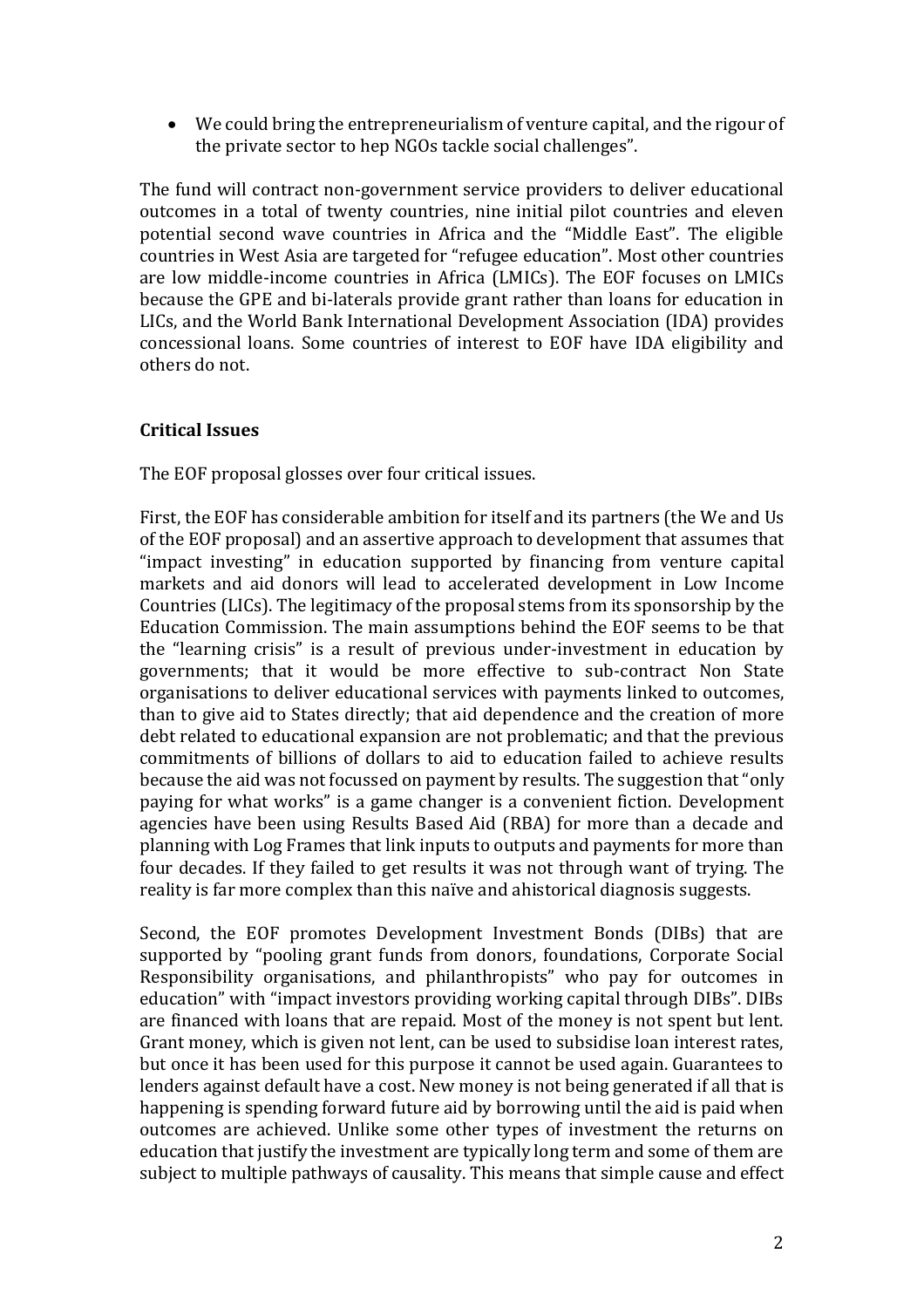can be difficult to establish. It needs to be a lot clearer what the costs of DIBs are and who is paying for what over which time scale.

Third, the EOF proposal begs the question as to why yet another agency is needed. The EOF would sit alongside a mosaic of existing agents including the World Bank, the GPE, the other UN agencies that finance education (UNESCO, UNICEF, ECW etc), all the bi-lateral agencies and sovereign wealth funds active in education, and the proposed IFFEd. The EOF would be competing with all these in one way or another for new investment from different sources. Governments and existing agencies would have to coordinate country level interventions with the EOF to avoid duplication and unsustainable recurrent forward liabilities from EOF projects. The transactions costs of the EOF are likely to be much higher than expanding existing mechanisms to finance education which use existing infrastructure, governance and due diligence. The EOF has to make the case as to what it would do that other agencies are not already doing, or could do at marginal additional cost. If what it is doing is essentially back-stopping risks involved in financing Non State providers and subsidising their financing with grant based aid, the development Banks could already do this. If what the EOF is proposing is changing the principal agent relationship between donor and recipient to include Non-State actors and venture capital investors this needs to be carefully spelt out. More clarity is needed.

Fourth, the EOF has little or nothing to say about the central financial issues of sustainable educational development. The long term problem is not short term injections of non-recurrent capital to achieve results at a single point in time defined by narrowly specified targets. It is how to develop methods of financing the recurrent costs of education systems from domestic revenue that are sufficient to ensure universal access to schools and equitable access to subsequent educational opportunities. Our modelling suggests that this can be achieved in Africa with a little over 6.6% of GDP on average in LICs and 6.1% of GDP in LMICs with feasible cost saving reforms. This would cost at least another US\$ 15.5 Billion per year for the LICs and US\$ 26 Billion for the LMICs on top of existing expenditure. This is about five times more than all current aid to education in Africa from DAC countries. The additional cost would be greater for the LMICs than the LICs because their systems are much more expensive.

Currently 48% of African countries actually spend less than 4% of GDP on education and only 22% spend more than 6% *including* contributions from aid. About 43% of countries allocate less than 15% of government budgets to education and 26% allocate more than 20%. Revenue collection averages only 17% of GDP compared to over 35% in OECD and other high enrolment countries. If government services are funded from 17% of GDP then more than 33% of all government revenue would be needed for education to generate 6% of GDP (33% of  $17\% = 5.6\%$  only). Many African governments could finance most of their own investment programmes in education and take back control of their development agenda if they adopted fiscal reforms to increase revenue collection, reduced tax evasion and corruption, and managed public service efficiently. The financing gaps are recurrent and have to be supported from domestic revenue sooner or later. Grants are not useful for providing sustainable recurrent financing. Nor are Development Impact Bonds.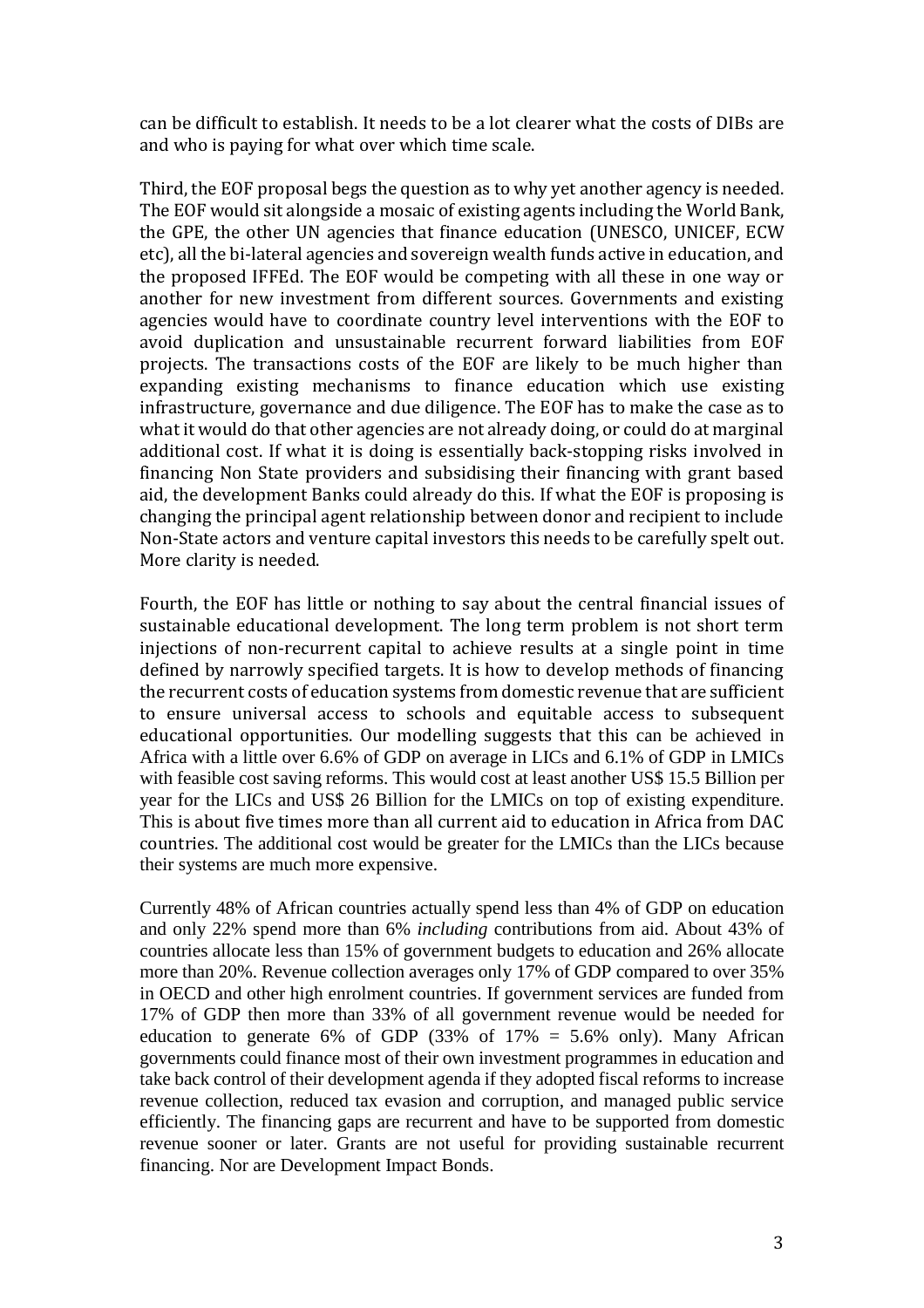This review raises a series of further question about the EOF to contribute to discussion of its strengths and weaknesses. These concern the scale of the EOF, returns on investment, transaction costs, non-state actors, systemic risks, Results based finance and DIBs. The review concludes with twelve questions as a take away.

## **The Scale of the EOF**

The EOF proposes the establishment of a USD 1 billion fund that will be raised from donors and venture capitalists. The EOF will be funded by grants from development agencies and by issuing Development Impact Bonds (DIBs). Though a USD 1 billion fund sounds like a large Fund when compared to national education spending it is small. If USD 1 billion was spread across 20 countries over three years it would amount to about USD 17 million per year per country assuming an "Outcome Payer" would agree to meet the cost of achieving the goals of the DIB. This amount compares with an annual education budget for a typical mid size LMIC in Africa of over USD 2 billion. The State is likely to be spending over one hundred times more than the value of the DIB loan. Clearly DIBs might achieve results in a controlled environment on a small scale. Whether they can be a national "game changer" when they are relatively small, sporadic and nonrecurrent is clearly a matter of opinion.

From another perspective if the DIBs were to require US\$ 1 billion to be replenished every three years, this is equivalent to about 0.01% of Africa's annual GDP. It is about 0.3% of the GDP of each of the seven largest economies and about 0.1% of all domestic tax revenue. It is a bit less than 0.4 % of all public education budgets. US\$ 1 billion is about 1% of the known assets of Africa's billionaires. It is also less than 1% of annual spending on defence in Africa. A 1% asset tax on extreme wealth or a small peace dividend from reduced military expenditure that ensured that there were more teachers than soldiers, could easily finance a grant giving Fund bigger than the EOF.

## **Return on Investment (ROI)**

Bonds pay interest which has to be generated from returns on investments and/or from payments by "outcome payers" who may be donor agencies or philanthropists who wish to give away their money rather than lend it. Bonds are tradable assets that have a capital value that at some time has to be repaid to the capital investor. DIBs increase the cost of delivering an outcome over what it would have been if it were possible to purchase the outcome without the costs of employing additional service providers and the transaction costs of financial intermediaries. The rationale for DIBs is that the additional costs are more than covered by the increased efficiency of Non-State providers motivated by performance related contracts and outcomes based payments. The evidence on whether this is true is very mixed but this is widely asserted by potential service contractors who may have conflicts of interest in making such judgements.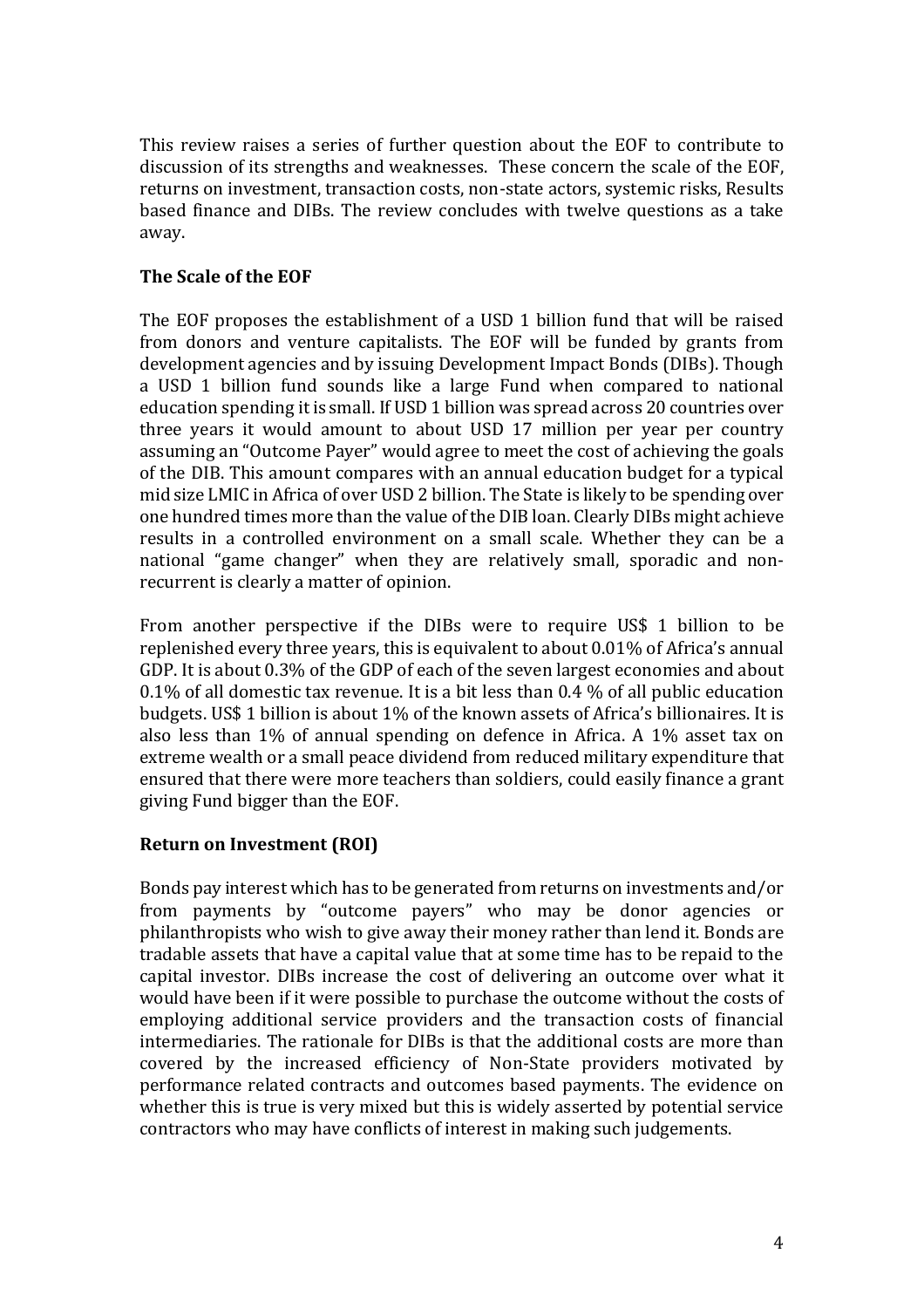A key issue for the financing of DIBs is the rate of Return on Investment (ROI). If this is too low then the DIB will be unattractive to investors. If it is too high then the investors may be extracting a disproportionate amount of the benefits of growth linked to educational investment. DIBs have two levels of projected annual Returns On Investment (ROI) to investors. These are "capped to 5%-10%" to investors for large scale DIBs that raise USD 20-50 million. Smaller DIBs (USD 1-5 million) that are more speculative and higher risk are uncapped and could return more or less to investors.

To put these DIB interest rates in perspective, since 2000, successful private equity fund managers have achieved ROIs of 15%-20%. DIBs are therefore not likely to be attractive to commercial investors. Impact investors may have other reasons to lend money to finance DIBs at below market rates but their appetite is largely unknown. Most obviously DIBs can be made more attractive if the risks associated with them are reduced by guarantees of a return on investment but this would transfer risk to the guarantor.

The lowest risks will be in DIBs in the more developed LMICs and not where the focus is on the most marginalised. This may not be consistent with "changing the game" to favour interventions targeted at areas of greatest need. Outcome payers also bear the risk of having to pay again if outcomes are not achieved, and interest and capital repayments have already been made.

We should note that a USD 1 billion Endowment Fund free of debt could generate USD 150-200 million in income each year in perpetuity if it had successful fund managers. Charitable grant giving Foundations pay very low taxes on investment income so most of this gain is available to allocate to a grant programme. In the USA Charitable Foundations have to disburse at least 5% of their assets each year. The EOF may or may not be subject to this requirement and may or may not operate under US law and revenue reporting requirements. The key point is that if USD 1 billion can be raised from venture capital and grants it could support a grant programme that did not depend on borrowed money. There would be no defaults and grant transaction costs would be lower than for loans. DIBs would have to add a lot of value to do better than this.

### **Transaction Costs for DIBs**

One of the EOF's highest stated priorities is to lower the transaction costs of its DIBs. It believes that the cost is currently too high and the result is to reduce returns to investors and elevate rates of interest for borrowers. The EOF argues that lower cost would mean that DIBs would offer better value for money than existing approaches to disbursing donor funds. Most of this claim depends on greater effectiveness in translating inputs into outputs since disbursement of large scale funds, especially grants, can be very cost efficient.

The method chosen to reduce the cost of DIBs is to develop " more standardised contracts, processes and legal structures", and "have larger pools of outcomes funds" using a "rate card to commission multiple contracts" with "larger DIB contracts and "plug and play" across multiple similar contracts per issue". This is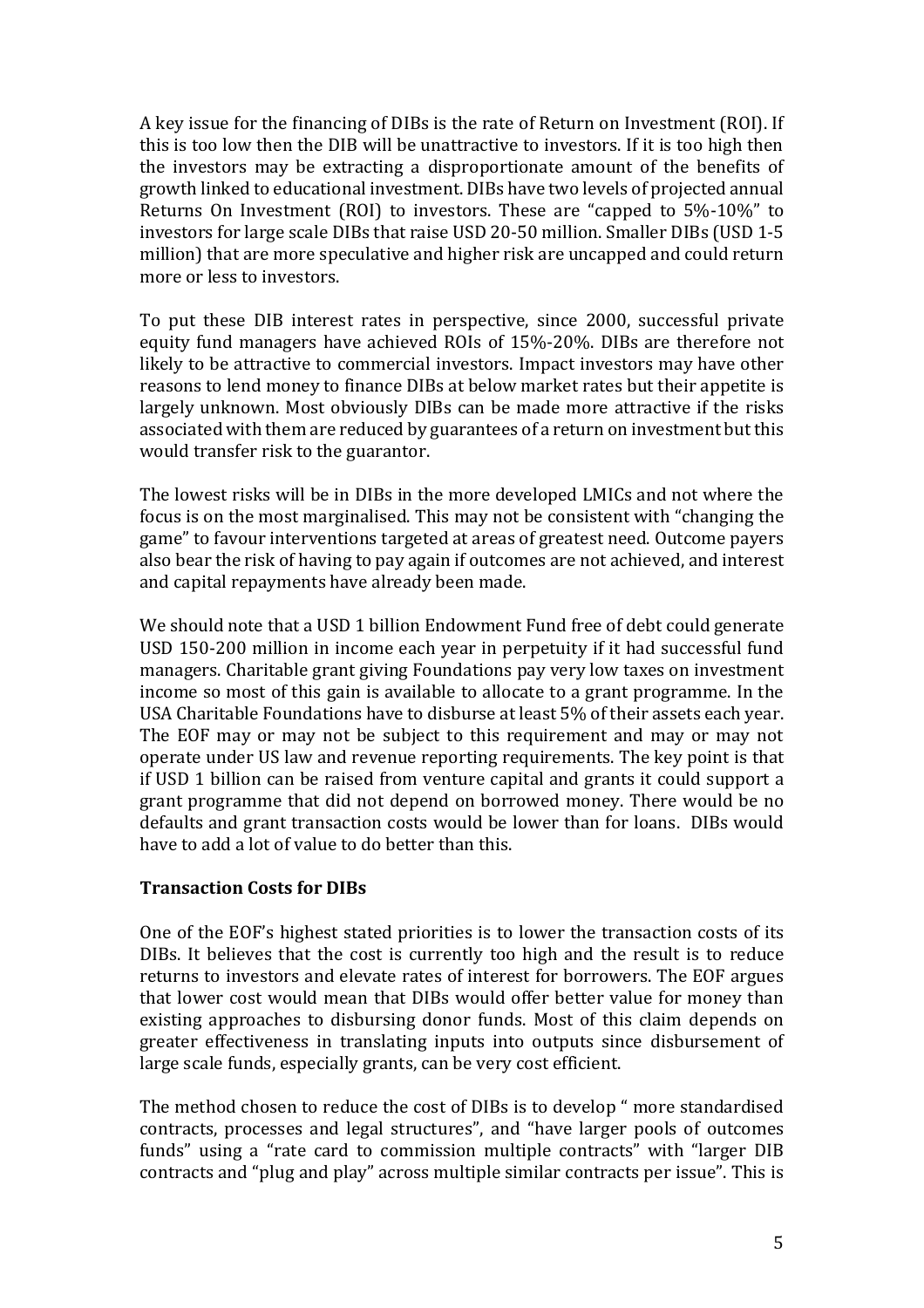designed to achieve economies of scale by homogenising performance contracting and offering the same outcome based contracts across countries.

This global contracting to reduce transaction costs is difficult to reconcile with the EOF assertion that "Achieving quality learning outcomes requires clear causality addressing *all* the barriers to learning in a given community – we believe that supporting whole-community based interventions …. is the best way to do this". Or how EOF can claim "to ensure that the full range of barriers to learning are addressed with context specific (rather than cookie cutter) interventions". Plug and play leads to one size fits all and *is* a cookie cutter. It is widely regarded as inappropriate for interventions that reflect different country and community specificities in education systems in Africa.

## **Non-State Actors**

The EOF will "typically fund non-state actors rather than the state itself" and "funding will be provided for partner organisations to work with the State". This sounds paradoxical when put alongside the EOF arguing that it will "only support programmes that can demonstrate a sustained increase in learning outcomes beyond an individual cohort". If these gains require increased numbers of better paid teachers, DIBs cannot help because they do not provide recurrent finance. Determining if the outcomes have been achieved and sustained requires longitudinal data over several years, then it may take a long time to get "outcome payers" to pay service providers. Innovations contracted outside public systems and developed separately rarely make the transition to become main stream practice. Claims that private sector providers innovate compete with observations that fee paying schools are driven by examination cramming for high stakes selection examinations.

The EOF is unclear about which Non-State actors are likely to be bidding for contracts related to DIBs. There is a great deal of difference in capacity, motivation and effectiveness between not-for-profit community based organisations, national commercial operators, and large scale international providers with global reach and global solutions located nowhere in particular. In the poorest countries the domestic modern sector is often very small accounting for less than 20 % of the labour force, half of which may already be in the public sector. Very few enterprises employ more than 100 workers indicating there may be a supply side constraint on national partners capable of large scale interventions or running many chains of schools successfully. The capacity to monitor and regulate Non State providers of services is widely inadequate to assure quality or compliance.

### **Systemic Risks**

Systemic risks are not discussed by the EOF but they are a serious issue The EOF assumes that Non-State providers can support i) ancillary services to improve school quality; ii) privately managed State financed schools iii) community based fee paying private schools and iv) new schools for under served populations. All these activities could create considerable on-going liabilities if "scaled up" and if the service providers ceased to operate for one reason or another. Non-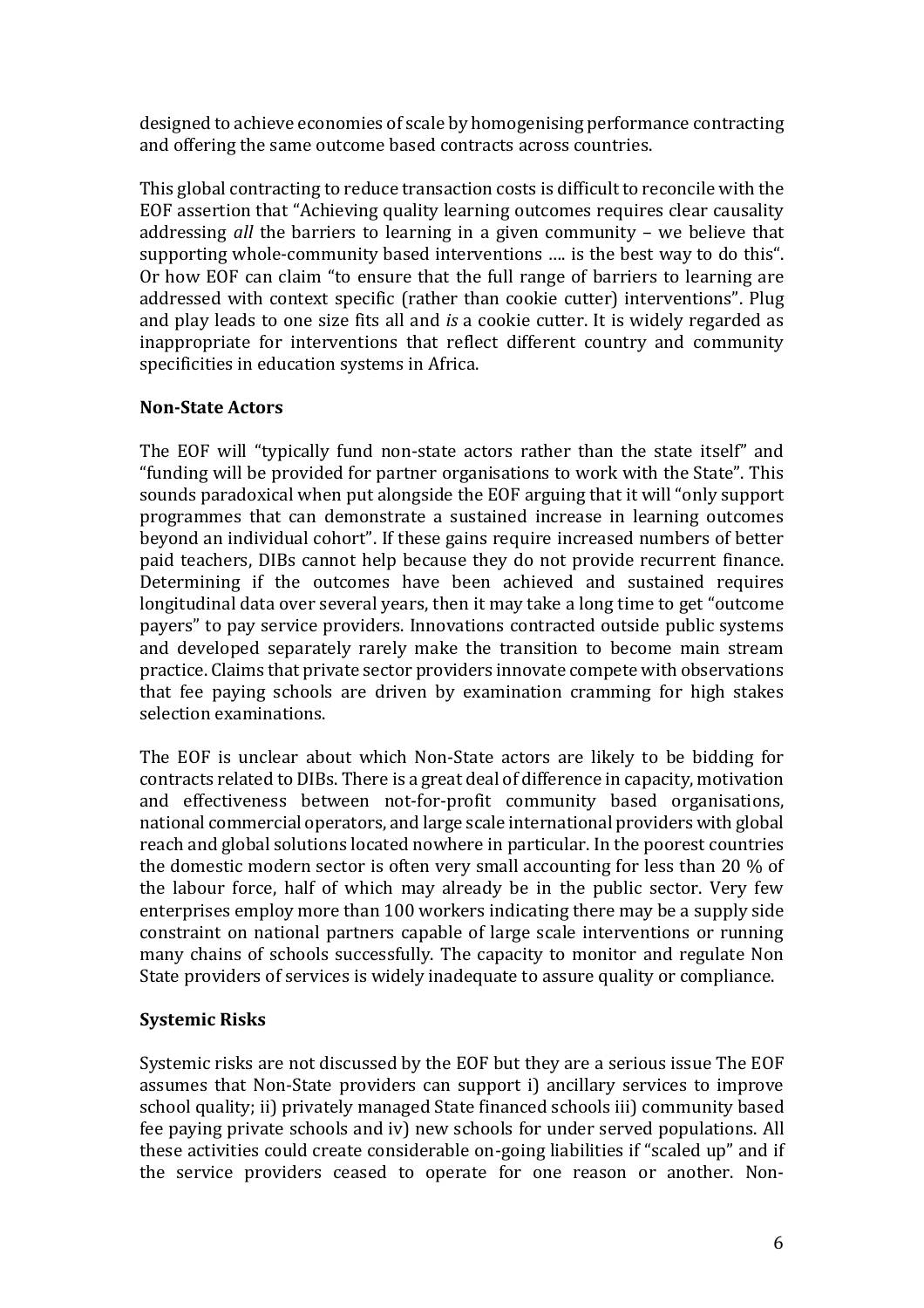Government service providers have failed in the past, sometimes on a large scale, and have left governments to step in and pick up the pieces. Their activities depend on their financing, their profitability, their legal compliance, and the political economy of their relationship with the State especially if they are foreign registered. Operators of educational services on a scale of tens of thousands of students should at the very least carry public liability insurance including comprehensive cover for the costs of liquidation and re-admission of children to other schools.

Other systemic risks include casualization of the teaching cadre and contravention of employee rights, modification of national curricula for political or commercial gain, narrow focus only on those educational outcomes linked to test and payment, nepotistic and corrupt employment practices, and financial impropriety in the use of public and private funds.

It is not clear that the EOF gives much consideration to risk and responsibility. It appears to rest content with the State as the risk bearer rather than the Non State contractor and argues that "if student fees do not cover operating costs the government will need to take over the additional operating costs over the lifetime of the project". But this systemic risk has to be recognised. DIBs need independent risk assessments.

## **DIBs and Results Based Financing**

DIBs depend on "providing programmatic, results based finance for Non-State actors" which is argued to have "the potential to achieve better overall value for money than (unspecified) traditional approaches". RBF has a very long history for education which reaches back to 1862 in England when "Payment by Results" was introduced that linked attendance and examination performance to school funding. It lasted 35 years before its weaknesses overshadowed its strengths. It did succeed in (i) reducing teachers' salaries and total expenditure, (ii) increasing attendance for those who remained at school (iii) improving examination performance of those entered for examinations. It was widely criticised for (i) undermining the professionalization of teachers (ii) providing few incentives to teach children of low capability in difficult areas (iii) resulting in a narrow curriculum and teaching to the test.

More recently most bi-lateral agencies have operated with Log Frames using Super Goals, Goals, Activities, Outputs, Outcomes, Means of Verification (MOVs) and Objectively Verifiable Outcomes (OVIs) since at least the 1970s. Project based aid is funded with results in mind and programmes and activities budgeted in great detail. Projects are not likely to be repeated if they fail to deliver outcomes. Results-Based-Aid has been common in the discourse over the last decade. There is plenty of experience with contracting that links payment to progress and outcomes within an on-going contractual relationship based on trust and commitment rather than being driven by contract law the EOF proposal does not refer to.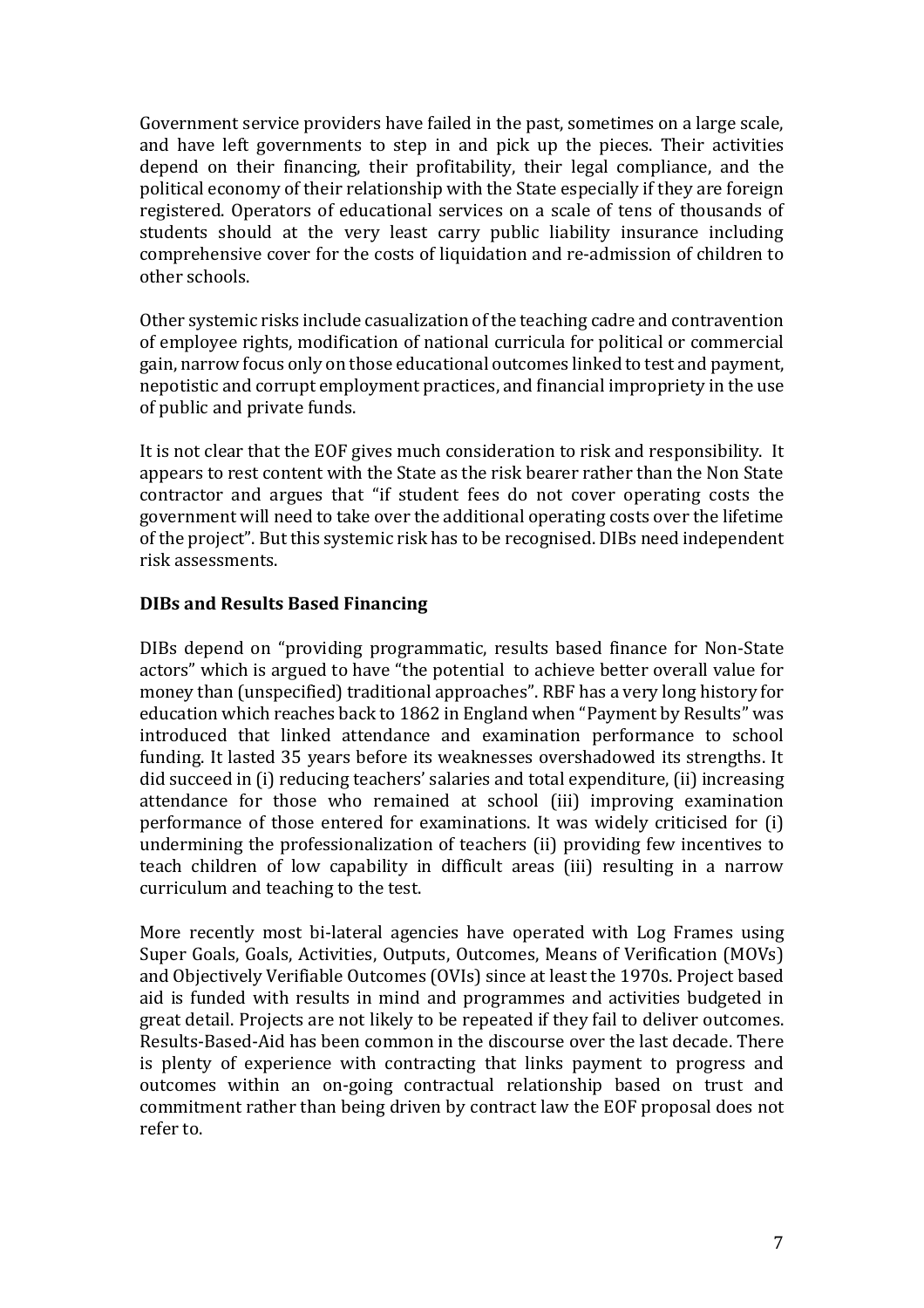The EOF asserts that "we could ensure that taxpayer-funded aid budgets will achieve greater results by only paying for what works". It believes it can manage a tender process that identifies preferred bidders who take on the task of delivering defined educational outcomes at system level in low middle income countries. Prime contractors whether national or international, run programmes, collect data on performance and are paid on achievement of agreed outcomes validated by independent evaluators. The core idea is that this provides incentives for Ministries of Education to enhance learning and run schools more efficiently and that gains are sustained beyond the payment point. There are several obvious difficulties with RBF that can be signalled by simple questions that need answers.

- **Are incentives and sanctions that modify the behaviours of individuals applicable to Governments and Ministries of Education?**  RBF typically links payments to indicators of achievement and withholds some funding unless performance targets are met. The assumption is that service providers will be motivated by the rewards to achieve the goals. But do people in organisations behave like this? Do political office bearers and public officials feel bound by promises made by predecessors? How are they motivated by targets set by others and rewards that make no difference to their personal income? Who is accountable to whom for what?
- **What happens when targets defined by RBF are not met?** Difficult issues can arise if performance targets for tranche release are not met. How can the cause of under-performance be attributed? If the reasons given for under-performance include insufficient resources and/or slow release of funds, what is the appropriate response – more or less money? If targets are not met, is the implication that there will be a reduced flow of funds in the future and thus greater likelihood of failing to achieve development outcomes? If targets are met is further support withdrawn with the consequence that the achievement levels start to fall? Do failing schools and school systems need more or less resources?
- EOF indicates that it "will set a price it will pay per child who achieves prespecified learning outcomes (only) in a new school (including amortised construction costs)". Investors "finance the cost of building the school and select and financially support an operator to run the school. Once the learning outcomes are achieved EOF repays the investor per child enough for their total investment plus a return". This does not sound like a proposal based on operational experience of a public administration system in low income Africa.
- **Can data on performance be provided by independent organisations that have no financial stake in the outcomes?** If data used to assess outcomes is generated by service providers there is a risk of bias. If data is collected independently there is a cost that may be substantial. All indicators can be "gamed" unless steps are taken to discourage manipulation of data. Results measured by indicators are difficult to assess over a short time period with uncertain baselines and real world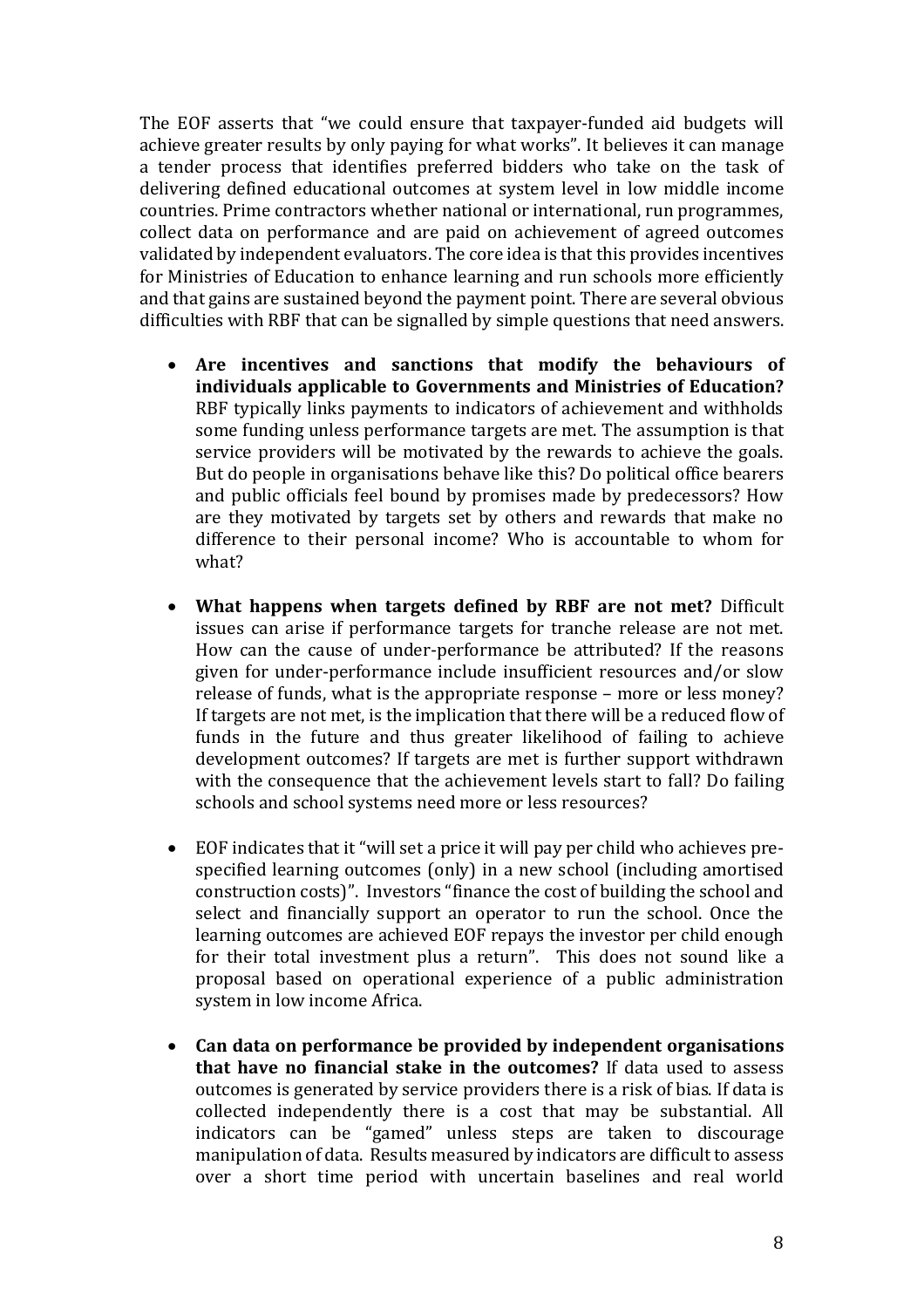constraints on the design of fair tests and singular attribution of causality. Many indicators are composite and ambiguous to interpret. Most low income countries do not have robust infrastructure to evaluate complex interventions on a significant scale and attribute causality. Conflicts of interest between providers and evaluators are endemic. Attributing outcomes to consortia resulting from the preferred "multiple provider bids" to create "a price discovery" of the cost per outcome will increase costs and create impossible complexity in attribution.

- **If governments and service providers need to receive financial incentives from external agencies to achieve development goals does this indicate a lack of commitment to goals and a lack of trust related to delivery?** If incentive payments are necessary to achieve goals is there a prior problem about the motivation of the service provider? To whom does it matter if outcomes are sustainable after the incentive payments have been made? If there is more than one condition for continued funding, which conditions are sufficient to delay or suspend payment? Are multiple conditionalities ever applied? If incentive payments are a bonus when goals have been achieved what are the activities they finance? The EOF assumes that financial incentives linked to "traditional approaches" have been lacking and that the "learning crisis" has not been ameliorated by the past flows of aid to education. The evidence for this lack of utility of aid is not presented, nor the counter factual.
- **How does RBF respond to the aspirations of the SDGs to invest in Education for Sustainable Development (ESD)?** ESD means investing in ways that value the future at least as much as the present. RBF generally values results in the near future over those in the longer term that reflect sustainable development. It links payment and reward to defined outcomes over the short life time of an (aid financed) project. It may use a high rather than low discount rate and thus value the present over the future. Should the discount rate applied to educational projects be low or high? How can RBF value sustainable (educational) development? As already noted, the EOF indicates it "will only support programmes that can demonstrate a sustained increase in learning outcomes beyond an individual cohort". This captures almost nothing of the ideas behind Education for Sustainable Development (ESD) and is only a partial recognition of the ideas behind Sustainable Educational Development (SED). DIBs cannot be used to fund recurrent cost without unacceptable systemic risks. If "Outcome Payers" are external agencies why should outcomes be sustained beyond their engagement and financing?

#### **Take Aways**

All new methods of financing education and for mobilizing more finance from international sources for low income Africa like the EOF should be tested against some key questions. All should have straightforward and simple answers.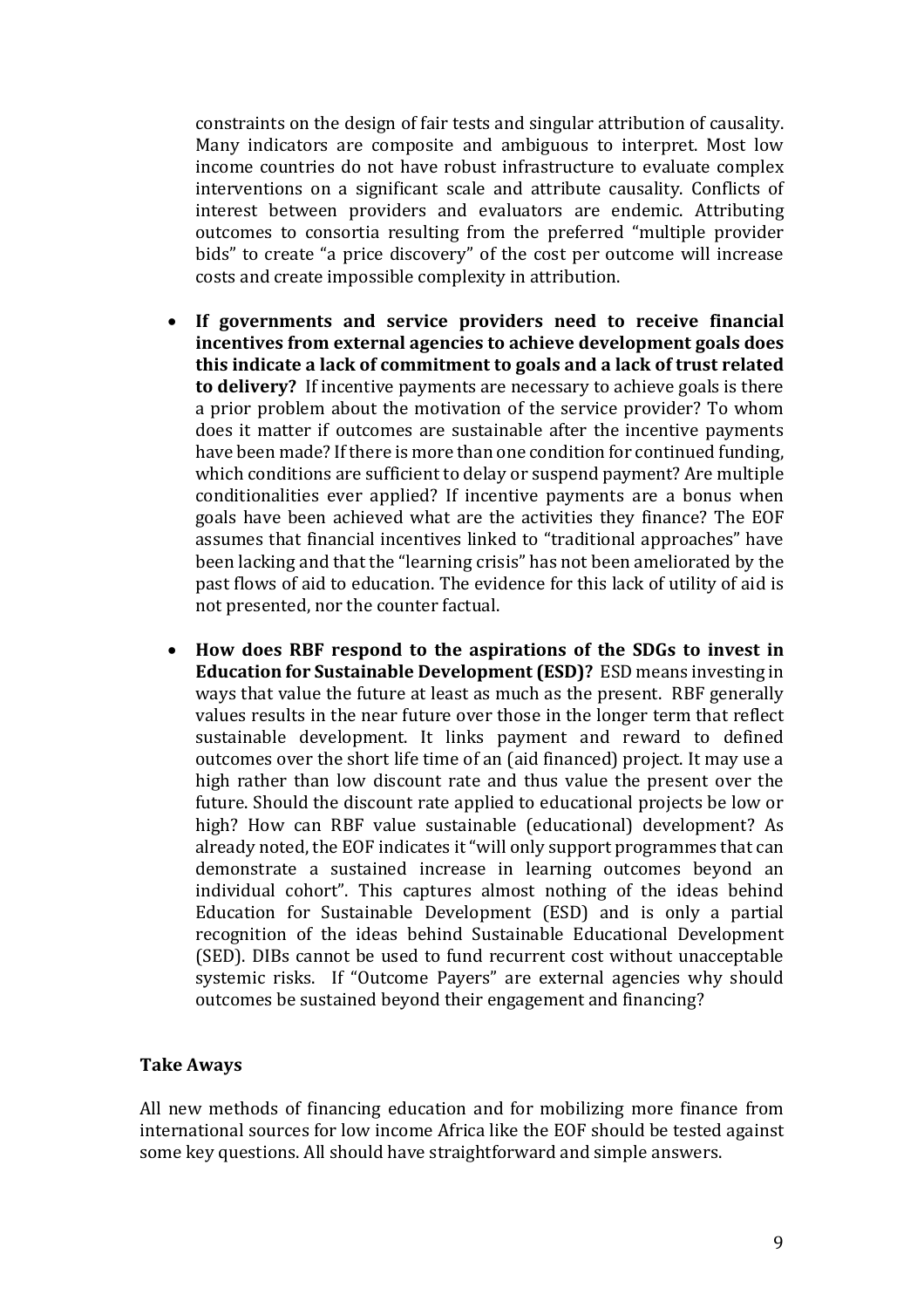- Are the methods suitable for financing recurrent costs or only for capital investments?
- What are the transaction costs of generating additional resources, who pays them and who receives benefits from them?
- Do new methods of financing genuinely create new money or do they use "magic money tree" economics to give the appearance of new money?
- Do new methods of financing education increase indebtedness, and, if so, who bears the cost and who gains from the costs of borrowing?
- If governments do not borrow enough to finance education on international capital market is this because they do not believe in the benefits or because their Return on Investment is not sufficient?
- Who are the beneficial owners of capital and fund management companies that will arrange DIBs and what rates of return will attract investors into DIBs in different countries?
- In which tax jurisdiction would the EOF be located, to whom would it report, and would the dividends it paid its investors be subject to a withholding tax?
- What conflicts of interest exist between potential Non Government service providers and those who finance DIBs; will there be a register of interests for principals, contractors, investors and funders?
- Is the domestic private sector large enough in low income countries to be a sufficient source of new investment and service providers?
- What are the systemic risks of increased dependence on financing of educational expansion and quality improvement with externally financed DIBs and what are the consequences if service providers fail?
- How will new methods of financing educational services benefit the poorest and most marginalised children whose circumstances create the highest risks and the lowest rates of return?
- Fiscal reform and more efficient collection of existing taxes could generate far more than DIBs and would be new money: could DIBs be used to achieve a 5% increase in domestic revenue earmarked for investment in education?

## **Conclusion**

The proposal for an EOF raises more questions than it answers. The diagnosis of the reasons for problems in participation and achievement in education is not robust and does not explain why major investments in aid linked to outcomes have not been successful in the past. The EOF would add a further layer of complexity and costs and institutional rivalries to an already crowded landscape of agencies that provide loans and grants and technical assistance. The marginal costs of expanding existing capacity must be much less than the transaction costs of a new and relatively small agency to issue DIBs and manage their impact. Importantly DIBs would not generate new money, but would pre-commit future aid expenditure by "Outcome payers" and governments to pay interest and repay capital on off shore loans assuming educational goals were achieved. It is not clear how this would result in sustainable outcomes or whether DIB bond holders would pay tax on dividends and capital gains in the jurisdictions of the countries